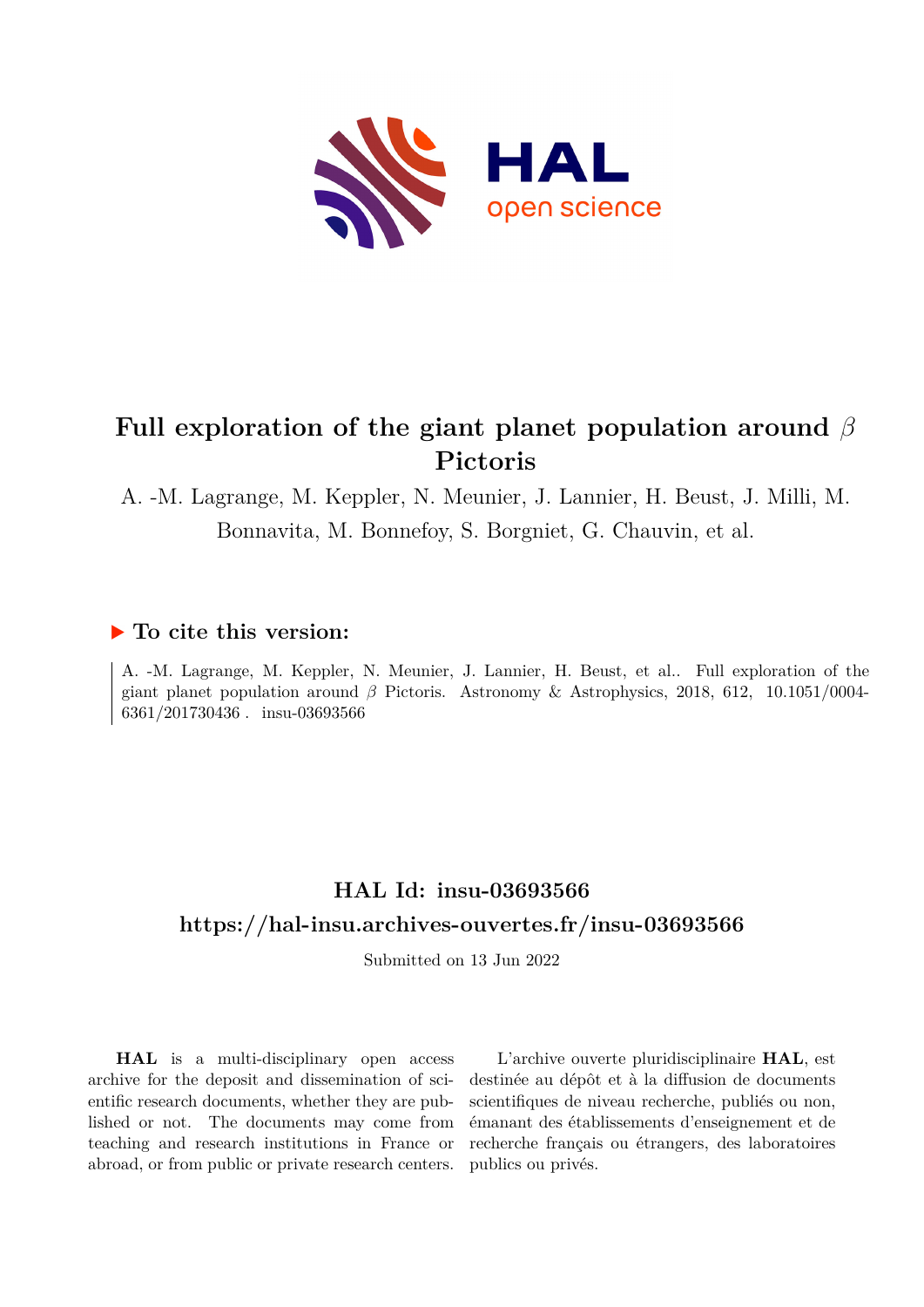# **Full exploration of the giant planet population around** *β* Pictoris <sup>\*</sup><sup>,\*\*</sup>

A.-M. Lagrange<sup>1</sup>, M. Keppler<sup>1,2</sup>, N. Meunier<sup>1</sup>, J. Lannier<sup>1</sup>, H. Beust<sup>1</sup>, J. Milli<sup>3</sup>, M. Bonnavita<sup>4,5</sup>, M. Bonnefoy<sup>1</sup>, S. Borgniet<sup>1</sup>, G. Chauvin<sup>1</sup>, P. Delorme<sup>1</sup>, F. Galland<sup>1</sup>, D. Iglesias<sup>3,6</sup>, F. Kiefer<sup>7</sup>, S. Messina<sup>8</sup>, A. Vidal-Madjar<sup>7</sup>, and P. A. Wilson<sup>7</sup>

<sup>1</sup> Institut de Planétologie et d'Astrophysique de Grenoble, UMR5274 CNRS, Université Grenoble-Alpes, BP 53, 38041 Grenoble Cedex 9, France

e-mail: [lagrange@obs.ujf-grenoble.fr](mailto:lagrange@obs.ujf-grenoble.fr)

- <sup>2</sup> Max-Planck-Institut fuer Astronomie, Königstuhl 17, 69117 Heidelberg, Germany
- <sup>3</sup> European Southern Observatory, Alonso de Cordova 3107, Vitacura, Santiago, Chile
- 4 INAF Osservatorio Astronomico di Padova, Vicolo dell'Osservatorio 5, 35122 Padova, Italy
- <sup>5</sup> Institute for Astronomy, The University of Edinburgh, Royal Observatory, Blackford Hill, Edinburgh EH9 3HJ, UK
- 6 Instituto de Fisica y Astronomía, Facultad de Ciencias, Universidad de Valparaiso, Av. Gran Bretana 1111, 5030 Casilla, Valparaiso, Chile
- <sup>7</sup> CNRS, UMR 7095, Institut d'Astrophysique de Paris, 98bis boulevard Arago, 75014 Paris, France
- 8 Istituto Nazionale di AstroFisica, Osservatorio Astrofisico di Catania, Via S. Sofia 78, 95123 Catania, Italy

Received 13 January 2017 / Accepted 12 April 2017

#### **ABSTRACT**

*Context.* The search for extrasolar planets has been limited so far to close orbit (typ.  $\leq$ 5 au) planets around mature solar-type stars on the one hand, and to planets on wide orbits  $(\geq 10 \text{ au})$  around young stars on the other hand. To get a better view of the full giant planet population, we have started a survey to search for giant planets around a sample of carefully selected young stars.

*Aims.* This paper aims at exploring the giant planet population around one of our targets, β Pictoris, over a wide range of separations. With a disk and a planet already known, the  $\beta$  Pictoris system is indeed a very precious system for studies of planetary formation and evolution, as well as of planet–disk interactions.

*Methods.* We analyse more than 2000 HARPS high-resolution spectra taken over 13 years as well as NaCo images recorded between 2003 and 2016. We combine these data to compute the detection probabilities of planets throughout the disk, from a fraction of au to a few dozen au.

*Results.* We exclude the presence of planets more massive than 3  $M_{\text{Jup}}$  closer than 1 au and further than 10 au, with a 90% probability. 15+ *M*Jup companions are excluded throughout the disk except between 3 and 5 au with a 90% probability. In this region, we exclude companions with masses larger than 18 (resp. 30)  $M_{\text{Jup}}$  with probabilities of 60 (resp. 90) %.

**Key words.** techniques: radial velocities – stars: individual: β Pictoris – techniques: high angular resolution – planets and satellites: detection

## **1. Introduction**

 $\beta$  Pictoris is one of the most exciting and studied young planetary systems identified among a growing sample. With its imaged debris disk of dust and giant planet, it is regarded as a precious proxy for the study of the early stages of planetary system formation and evolution, at a stage where giant planets are formed and most of the protoplanetary gas has disappeared from the disk. The  $\beta$  Pictoris system also allows us to study the interaction between planet(s) and disks. It has already been shown that  $\beta$  Pic b can explain several (but not all) of the dust disk characteristics; in particular its inner warp and some outer asymmetries (see Lagrange et al. 2010, 2012a).

There are hints of additional planets around  $\beta$  Pic. Thermal data have revealed blobs in the disk (Telesco et al. 2005; Okamoto et al. 2004; Wahhaj et al. 2003) that cannot be explained by only β Pictoris b. Also, ALMA observations revealed side asymmetries that could be due to the presence of other planets in the system (Dent et al. 2014). The relative void of material within  $\approx$ 50 au of the star with respect to the 60–100 au region suggests that planets might be present within 50 au. Finally, the location of  $\beta$  Pictoris b on an inclined orbit could also be due to the gravitational perturbation by another planet. All this suggests (but does not prove) that additional planets may be present in the system. Searches for additional planets, either close to the star, using radial velocity techniques (Lagrange et al. 2012b), or further away, using direct high-contrast imaging, have been negative so far. Yet, the (mass, semimajor axis) space has not been fully explored due to lack of data.

In this paper, we aim at further exploring the  $\beta$  Pictoris environment using both types of data, and taking benefit from the use of several sets of data obtained over more

<sup>?</sup> Based on data obtained with the ESO3.6 m/HARPS spectrograph at La Silla, and with NaCO on the VLT.

<sup>\*\*</sup> The RV data are only available at the CDS via anonymous ftp to [cdsarc.u-strasbg.fr](http://cdsarc.u-strasbg.fr) ([130.79.128.5](http://cdsarc.u-strasbg.fr)) or via <http://cdsarc.u-strasbg.fr/viz-bin/qcat?J/A+A/612/A108>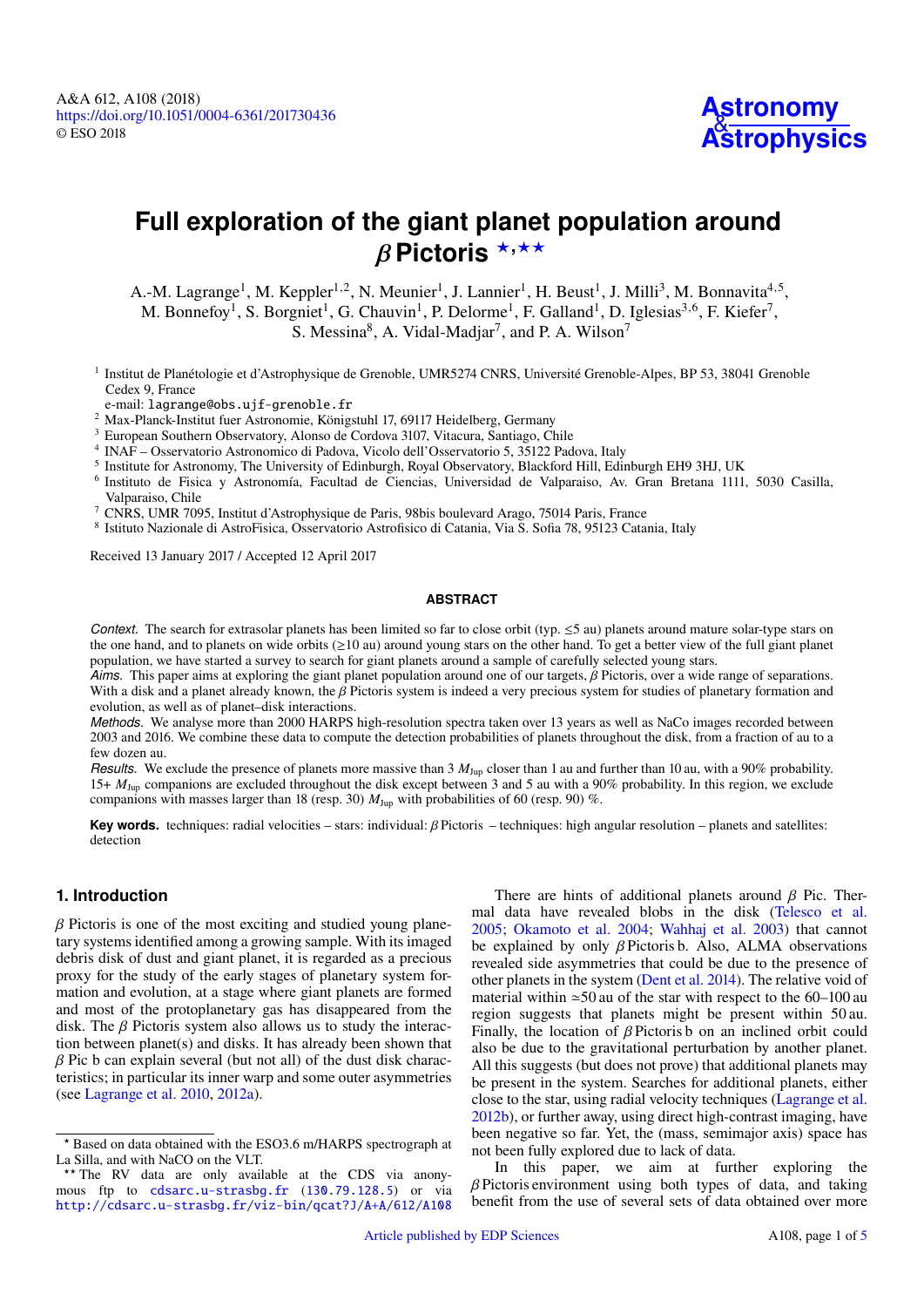than 13 years. While the use of many sets of data is natural in the case of RV data (where timeseries are obtained), it was not realized until very recently that a single image is in general not enough to fully explore a planet population. In other words, the fact that we do not detect a companion with a given mass at a given projected separation in one image does not mean that we can rule out the presence of companions with such a mass orbiting at this separation. This is because, unless in the case of close to pole-on orbit orientations, planets can be at some phases too close to their stars in projected separations to be detected. Several sets of data, recorded at different epochs, are needed to fully explore the presence of planets and assess their detection probabilities. This effect is more important of course when considering planets with small semi major axis (sma), or when considering edge-on or close to edge-on systems (as in the case of  $\beta$  Pictoris). The paper is organized as follows: Section 2 briefly describes the data. Section 3 describes the estimation of the probability of planet detection for both RV and imaging data. Finally, we discuss in Sect. 4 the implication of these results on the β Pictoris system.

### **2. Observations and analysis**

#### *2.1. Radial-velocity data*

More than 2110 high <sup>S</sup>/<sup>N</sup> spectra have been acquired with HARPS, between October 2003 and April 2016. Each spectrum contains 72 spectral orders, covering the spectral window 380–690 nm. The spectral resolution is approximately 110 000. The <sup>S</sup>/<sup>N</sup> of the spectra at 550 nm is varying between typically 150 and more than 400; it is about 300 on average. Most of the time, two consecutive few minutes-long individual spectra were recorded. Since March 2008, we recorded continuous 1– 2 h long sequences of individual spectra in order to average out the large RV variations due to the stellar pulsations, which have periods in the range 20–30 min (see below). In the following, subset 2 refers to the data recorded in such long sequences. We refer to Lagrange et al. (2012b) for a more detailed description of β Pictoris HARPS data and variability characteristics.

Figure 1 shows the obtained RV time-series. Figure 2 gives examples of  $\simeq$ 1.5 h continuous monitorings of the RV. As already showed in Galland et al. (2006) and Lagrange et al. (2012a), periodic, high amplitude variations are observed, with periods of about 30 min. High-frequency photometric periodic variations have been reported as well (Koen 2003; Koen et al. 2003), with associated periods of 30–48 min and attributed to stellar pulsations, which led these authors to classify  $\beta$  Pictoris as a  $\delta$  Scuti star. Interestingly, these authors also analyzed a smaller set of spectroscopic data and found RV amplitudes of respectively  $129 \pm 27$ ,  $119 \pm 27$ , and  $30 \pm 27$  m/s for these three modes. Such values are roughly compatible with our observations if they refer to peak-to-peak values/2. In addition, we detect sometimes RV trends indicating variations on hour timescales that were not identified by Koen et al. (2003), as their data allowed them to look for high-frequency variations only (Koen, priv. comm.). Two examples are provided in Fig. 2. Examination of the night to night variations indicates that these variations, if periodic, have a period of less than one day.

### *2.2. Imaging data*

L'-band high-contrast images have been recorded with NaCo for slightly more than ten years: Nov. 10, 2003, Dec. 27, 2009, Sept. 17, 2010, Dec. 11, 2011, Oct. 12, 2011, Dec. 16, 2012,



[Fig. 1.](http://dexter.edpsciences.org/applet.php?DOI=10.1051/0004-6361/201730436&pdf_id=0) Top: HARPS RV time-series of  $\beta$  Pictoris.

and Jan. 31, 2013. The pixel size is 27.1 mas  $(\simeq 0.5$  au the  $\beta$  Pictoris distance), and typically, 1 full width at half maximum  $(FWHM) = 3.6$  px  $\simeq 100$  mas. The first image was recorded in field-stabilized mode and is described together with its reduction procedure in Lagrange et al. (2009). It corresponds to the discovery image of the planet. The other images were obtained in Angular Differential Imaging mode (ADI); the last one was, in addition, obtained with the annular groove phase mask (AGPM; Absil et al. 2013); all these ADI data are extensively described (as well as the reduction procedures) in Milli et al. (2014). Pixel sizes and detector orientations were estimated using Θ Ori C field for all data, as described in the aforementioned papers.  $5\sigma$ contrast maps were then estimated by measuring the noise over boxes of  $4 \times 4$  or  $64 \times 6$  pixels; these contrast maps were converted into detection limits in masses using BTSETTL models, and assuming an age of 21 Myr for the planets. In the case of ADI data, great care was devoted to estimating the ADI-induced self subtraction (see Milli et al. 2014).

#### **3. Probability of the presence of planets**

### *3.1. RV data*

Planet presence probabilities (99% probability) were computed using the LPA method described in Meunier et al. (2012) and used Lagrange et al. (2012b). This method takes into account the temporal structure of the stellar noise and allows one to get improved detection limits in spite of the large stellar jitter (measured to be more than 300 m/s in the present dataset). The RV variations induced by the presence of  $\beta$  Pictoris b were not removed, as, with an estimated peak-to-peak amplitude of about 100 m/s over 3000 days, they contribute marginally to the overall variations. The detection limits obtained, assuming circular orbits as an illustration, and assuming a mass of 1.75 solar mass for the star, are shown in black in Fig. 3.

To possibly improve the detection limits, we tested two approaches. First, we fitted each continuous observing sequence of subset 2 with a sine function and determined the mean value of the sinusoidal fit over a period (see Fig. 2). The mean value represents the star's RV once corrected from the high-frequency pulsations. The detection limits obtained using these mean values (Fig. 3, blue curve) are slightly improved compared to the ones obtained when applying LPA on the raw RV data (black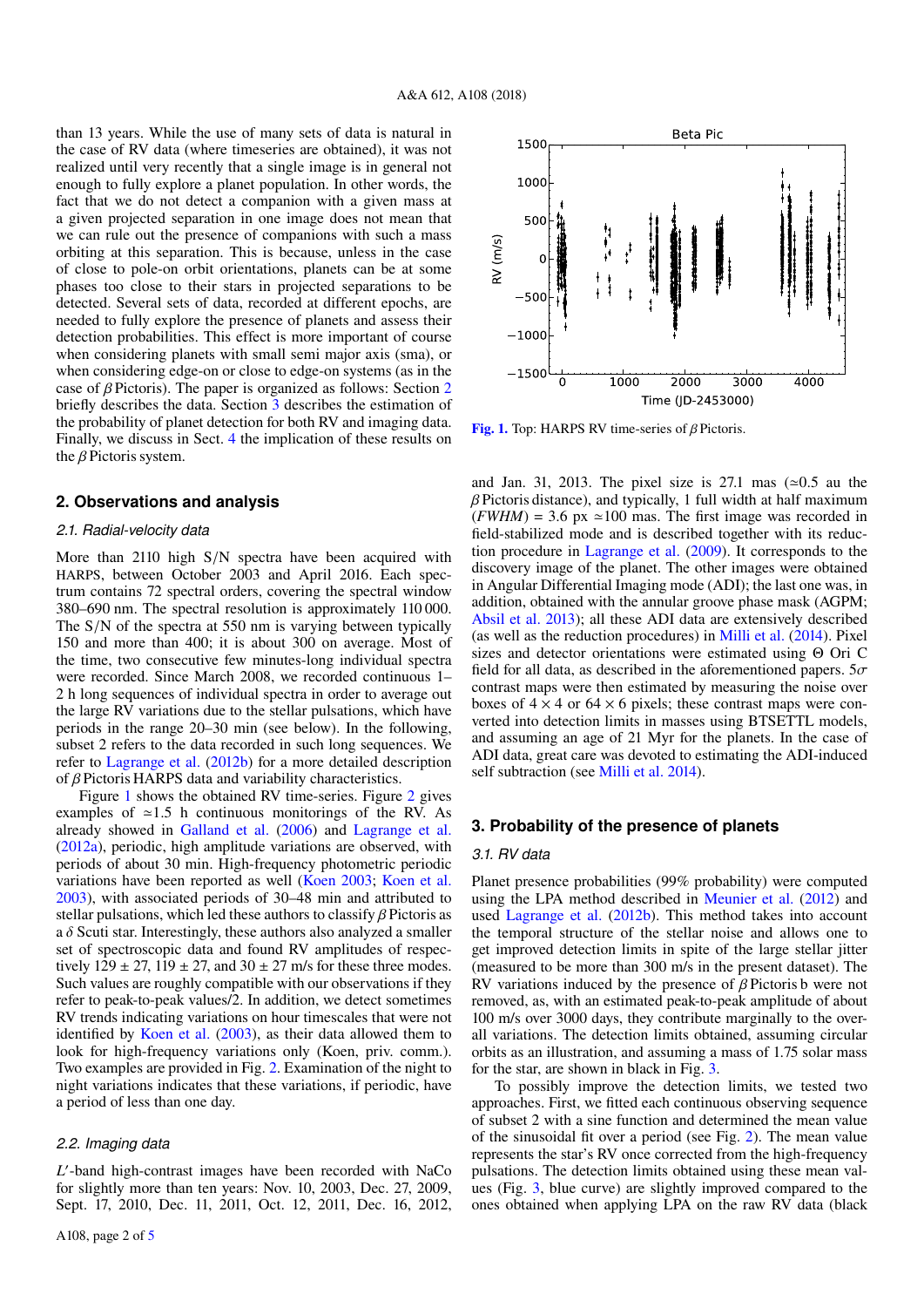

[Fig. 2.](http://dexter.edpsciences.org/applet.php?DOI=10.1051/0004-6361/201730436&pdf_id=0) Examples of fit of high frequency variations (pulsations) and average RV determination (see text). The data points are fitted by a sine function (continuous line) plus a slope (dashed line); the mean value over a period of the sine function gives the star RV corrected from the high-frequency pulsations. *From left to right*: example without drift, and two examples with drifts.



[Fig. 3.](http://dexter.edpsciences.org/applet.php?DOI=10.1051/0004-6361/201730436&pdf_id=0) Detection limits obtained taking as inputs all RV measurements, averaged RV and residual RV obtained after fitting the pulsations (see text), assuming circular orbits.

curve). As expected, this is not the case for larger sma, as subset 2 data span only eight years. Second, we averaged the data obtained between 2003 and 2016 over sequences of several days (typically 40 days), to get enough data points for each average. The obtained limits (Fig. 3, green curve) are slightly better than those obtained when applying LPA on the raw RV data for large sma.

Compared to previous work (Lagrange et al. 2012b), which used data recorded between October 2003 and February 2011 only, we note that the most recent data allow us to significantly increase the explored period range to  $P \approx 5000-6000$  days (up to 6 au). The detection limits are significantly improved especially for long period planets: for instance, in the 500–1000 days range, the detection limits were in the brown dwarf domain in this former paper, while they are now well within the planetary mass domain.

#### *3.2. Imaging data*

While the RV-derived detection limits can directly be interpreted in terms of probability to detect a planet with a given (mass, sma), the detection limits derived from imaging data have to be further processed to derive similar detection probabilities. Indeed, these detection limit maps give only the detection limits for a putative planet at a given position (PA, projected distance) from the star. This led Bonavita et al. (2012, see also Bonavita et al. 2013) to develop a statistical tool based on a Bayesian approach, MESS, to estimate detection probabilities. Examples of use can be found in Rameau et al. (2013) or in Chauvin et al. (2015), for example. Recently, MESS2, an advanced version that takes into account imaging data from multiple epochs instead of only one, and can also handle imaging and RV data at the same time, was developed by Lannier et al. (2017). In practice, we generated 10 000 planets for each point in the (mass,sma) grid. The mass range explored in the grid was [0.5,80]  $M_{\text{Jup}}$ , at increments of 0.4  $M_{\text{Jup}}$ , and the sma range was [0.5,100] au, at increments of 0.5 au. We computed the positions of the generated planets at each observing period and checked whether the planet was detectable in at least one of the observing periods<sup>1</sup>.

We first used MESS2 with the imaging data only, and estimated the probabilities of presence of planets under three different assumptions on the planets' orbital properties:

- all orbital parameters are free;
- the planets orbit within the dust disk with an inclination between 86 and 91 deg. This is justified by the fact that we look for planets within or close to the disk;
- the planets orbit within the dust disk with an inclination in the 86–91 deg range, and with an eccentricity  $e \le 0.2$ . This constraint on the eccentricity is justified by the fact that we do not expect planets crossing  $\beta$  Pictoris b orbit. Hence, high eccentricity planets could be present with a limited range of semimajor axis only.

The resulting detection probability maps are given in Fig. 4. In each case, we overplot the iso-contours of detection probabilities considering values of 70, 80, 90, and 99%. The left part of each iso-contour has a classical shape given the obtained contrasts curves; the right, vertical part of the iso-contour at 90 and 99% in the top figure is due to the limitations imposed by the partial field of view (FoV) at large separations and for some inclinations, in the case of high eccentricity planets. This is expected as, for instance, planets with larger eccentricities have larger aphelia, and can be outside the available FoV.

#### *3.3. Combining RV and imaging data*

Here, we consider both RV and imaging data. We generate, with MESS2, the same number of planets as before and we test whether the simulated planets are detected at least for one epoch

Note that in 2010 and 2011, two epochs of observations separated by only two months were available; we combined the associated detection limits, so that we finally deal with five apparent epochs only.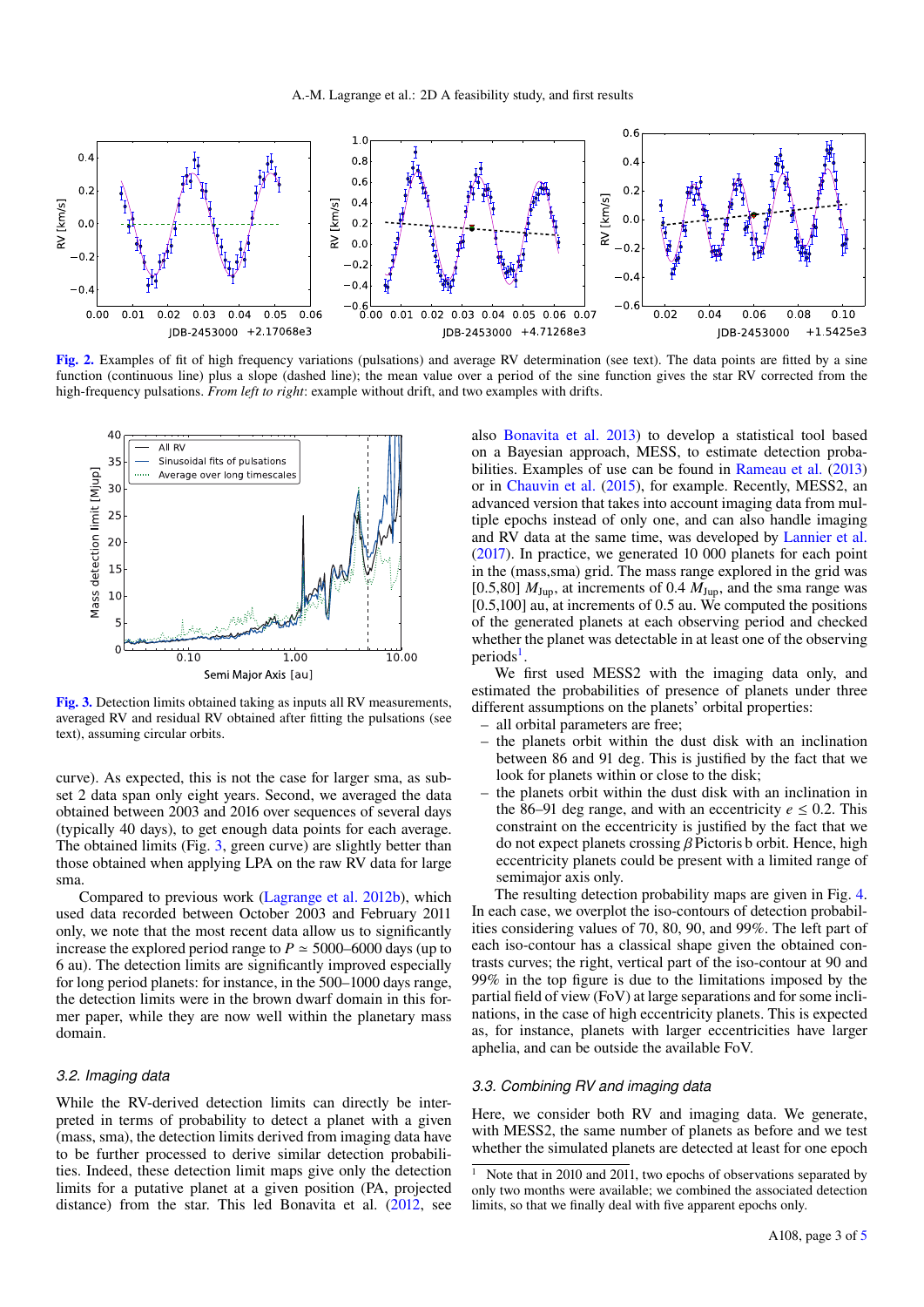

[Fig. 4.](http://dexter.edpsciences.org/applet.php?DOI=10.1051/0004-6361/201730436&pdf_id=0) Probability maps (sma, mass) derived using all NaCo imaging data. *From left to right*: (a) all orbital parameters are free; (b) the planets orbit in the dust disk with an inclination between 86 and 91 deg; (c) the planets orbit in the dust disk with an inclination in the 86–91 deg range, and with an eccentricity  $e \le 0.2$ . The sma range from 0.5 to 100 au and the masses from 0.5 to 80  $M_{\text{Jup}}$ . The isocontours indicate probabilities of 0.7, 0.8, 0.9, and 0.99.



[Fig. 5.](http://dexter.edpsciences.org/applet.php?DOI=10.1051/0004-6361/201730436&pdf_id=0) 90 (red), 80 (blue), 70 (green), and 60 (orange) % detection probabilities using both the RV and imaging data ( $e \le 0.2$  and  $i = 86$ – 90 deg).

in direct imaging or in RV. To know if a planet is detected in RV, we compute the RV series associated to each simulated planet at the time of observations and we test whether the planet is detectable or not by comparison with the observed RV timeseries (see details in Lannier et al. 2017). Depending on the planet sma, we choose to use either the RV data curve derived from subset 2 only, or from the whole set of data (see above). The results are provided in Fig. 5.

### **4. Additional giant planets around** β**Pictoris**

The present sets of RV and imaging data allow us, for the first time, to bridge the gap between long-period and short-period companions with zero or low eccentricities around  $\beta$  Pictoris. Except between 3 and 5 au, we can now rule out the presence of companions with masses larger than 14  $M_{Jup}$  with a 90% probability. The 3–5 au range remains less constrained: brown dwarfs with masses less than 18  $M_{\text{Jup}}$  (resp. 30  $M_{\text{Jup}}$ ) cannot be excluded with a probability of 60 (resp. 90) %. Planets more massive than 5  $M_{Jup}$  and sma smaller than 1 au or larger than 10 au can be excluded with a 90% probability. Hence, we conclude that the probability that  $\beta$  Pictoris hosts brown dwarfs or very massive planets in addition to β Pictoris b at various separations is low. The β Pictoris system therefore cannot resemble the HR8799 one.

#### *4.1. Giant planets to explain* β*Pictoris b position above the main disk*

The  $\beta$  Pictoris disk has long been observed as warped, with an inner part inclined by a few degrees with respect to the main outer disk. This very fact has been used to predict the presence of a BD or planet companion to  $\beta$  Pictoris (Mouillet et al. 1997; Augereau et al. 2001). Lagrange et al. (2012b) showed that indeed  $\beta$  Pictoris b is orbiting in a plane inclined above the main disk and is then most probably producing the disk warp. Yet, the mechanism responsible for  $\beta$  Pictoris b inclined orbit is still unknown. Answering this question is beyond the scope of our paper, but we wish to investigate how the present data may help to address the question. Some gravitational perturbation gave  $\beta$ Pic b its current inclination. The first scenario we can rule out is the perturbing action of a passing star. Indeed, in such a case, the flyby capable of tilting  $\beta$  Pic b would have had a much more dramatic action on the outer main disk structure that would clearly be visible today. The "perturber" was therefore within the disk. Depending on the exact mechanism at work, it may or may not still be in the disk. If the inclination is caused by regular secular perturbations between  $\beta$  Pic b and a planet of comparable mass or more massive, the perturber should still be there. The conclusion would be identical in the case of a more violent interaction with an inner massive planet, implying a past episode of largescale instability if the  $\beta$  Pic system is comparable to the popular Nice model (Tsiganis et al. 2005). On the contrary, in the case of a close encounter between  $\beta$  Pic b and a not so massive planet, the planet could have been ejected.

In the case of a massive planet still in the disk, the present data show that the only range where another yet unseen planet of comparable mass could reside is between ∼2 and ∼6 au. In addition, if still present, the planet should have, through its own gravitational perturbation, impacted the disk inclination within a